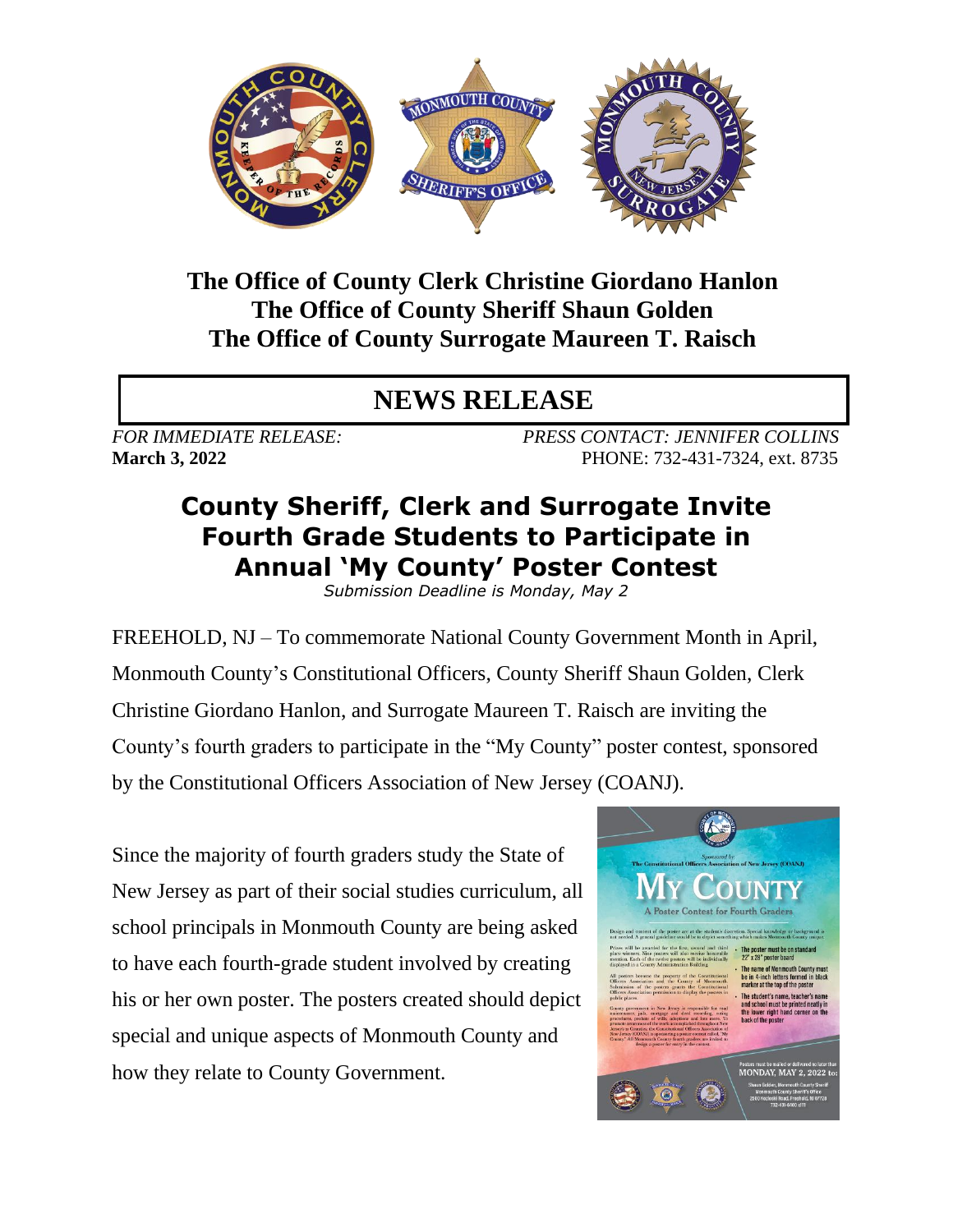"As New Jersey's fourth graders study the State of New Jersey as part of their social studies curriculum, the 'My County' poster contest helps students gain an understanding of what County Government does each and every day," said Clerk Hanlon. "The design and content of the posters is up to the students' imaginations, and I look forward to seeing some of Monmouth County's best features depicted in this youthful perspective."

Rules for the contest are as follows:

- Posters must be on a standard 22-inch by 28-inch poster board.
- The words "Monmouth County" must appear at the top of the poster in 4-inch letters with black marker.
- The student's name, teacher's name and school must be printed neatly in the lower right-hand corner on the back of the poster.

Posters must be delivered to the Monmouth County Sheriff's Office at 2500 Kozloski Road in Freehold by Monday, May 2, 2022. Invitations to participate in the contest have been sent to all County school principals.

Prizes will be awarded for the first, second and third place winners. Nine posters will also receive honorable mentions. Each of the twelve posters will be individually displayed at the Monmouth County Clerk's Office.

The poster contest is sponsored statewide by the Constitutional Officers Association of New Jersey. All posters become the property of the Constitutional Officers Association and the County of Monmouth. Submission of a poster grants the Constitutional Officers Association permission to display a poster in public places.